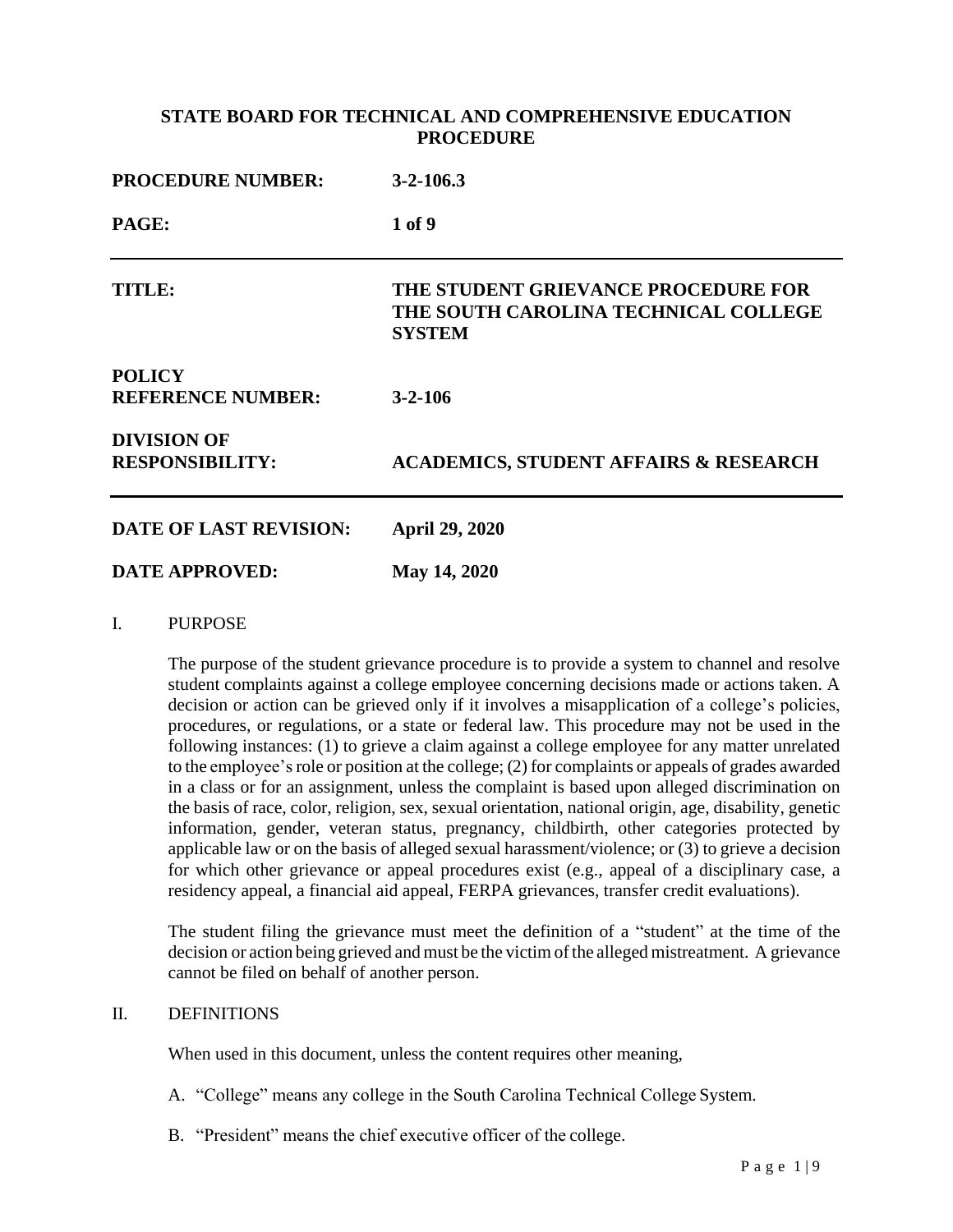- C. Administrative Officer" means anyone designated at the college as being on the administrative staff, such as the President, Chief Academic Officer, Chief Student Services Officer, etc.
- D. "Chief Student Services Officer" means the Administrative Officer at the College who has overall management responsibility for student services or his/her designee.
- E. "Chief Academic Officer" means the Administrative Officer at the College who has overall management responsibility for academic programs and services or his/her designee.
- F. "Grievable Act or Decision" means a misapplication of a college's policies, procedures, or regulations, or a violation of a state or federal law.
- G. "Instructional Days" means any weekday (M-F) in which classes are in session.
- H. "Student" means an individual currently enrolled in a program and/or registered for the current or upcoming academic term.
- I. "Instructor" means any person employed by the college to conduct classes.
- J. "Staff" means any person employed by the college for reasons other than conducting classes.
- K. "Campus" means any place where the college conducts or sponsors educational, public service, or research activities.
- L. "Approved Method of Notification" means any communication from college personnel through a communication channel to which the student has consented or which confirms receipt of the communication by the student, such as a hand-delivered letter, restricted mail delivery services, or e-mail. A student who communicates with the college via e-mail or otherwise provides an e-mail address in connection with communications relating to a grievance thereby consents to the service of documents and all other correspondence associated with the grievance by e-mail, and the date and time of such e-mail(s) shall be deemed the date and time of service.
- M. "Close of Business" means the time that the administrative offices of the college close on that specific workday.

## III. GRIEVANCE PROCESS

A. Filing a Complaint

This procedure must be initiated by the student within fifteen (15) instructional days of becoming aware of the decision, action, or event giving rise to the grievance. This time limit may be extended by the President or his/her designee, if the student requests an extension within the fifteen (15) instructional day period.

Before initiating the Student Grievance process, a student may go to the college employee who originated the alleged problem and attempt to resolve the matter informally. In instances alleging discrimination or harassment, including sexual harassment and violence, the student is not required to initially try to resolve the matter with the person alleged to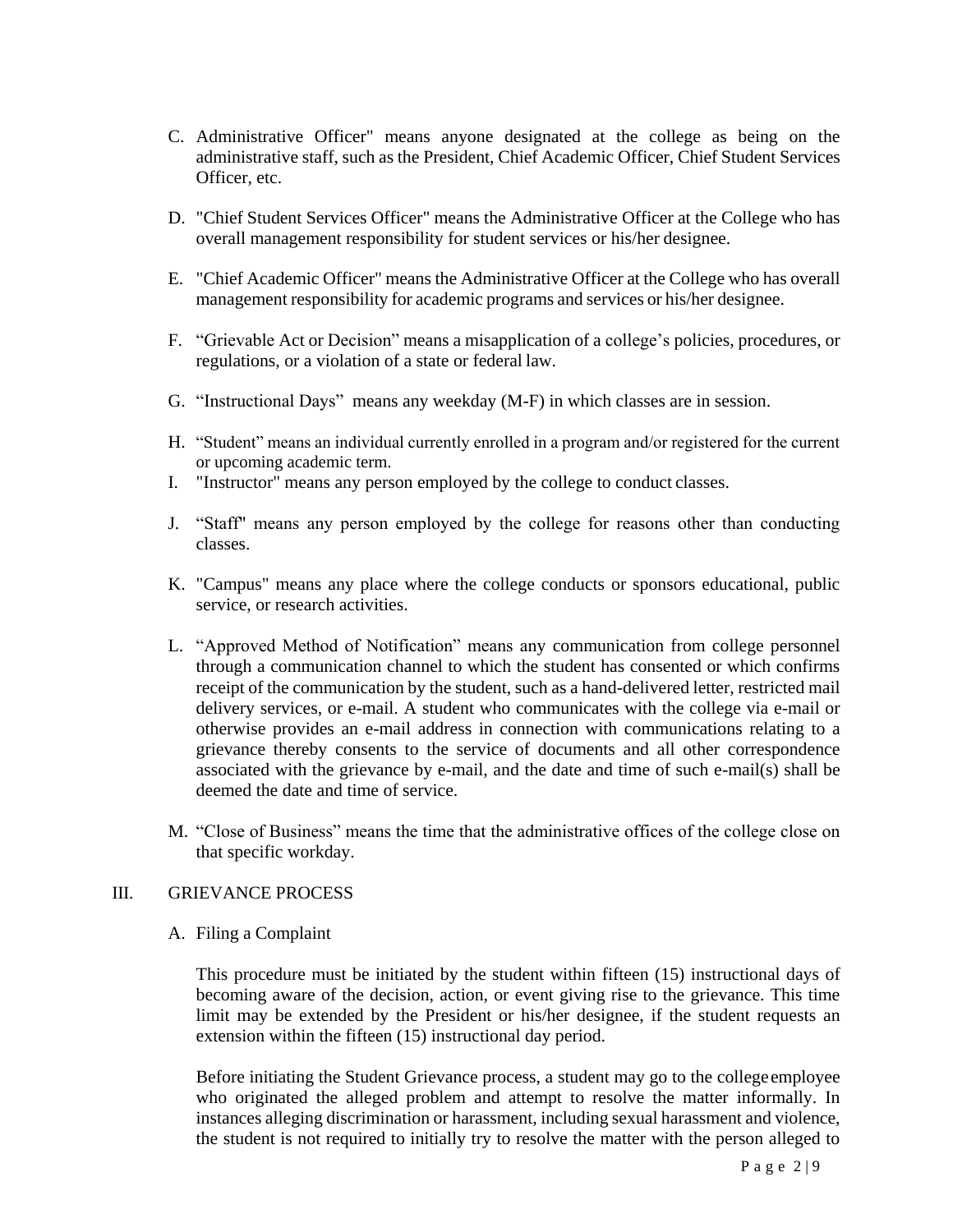have committed the violation under this policy. Where applicable, if the student is not satisfied with the outcome of this meeting or if the student prefers to ignore this step, then the student may file a written complaint and initiate the grievance process. This written complaint should describe the decision or action that is being grieved, the date of the decision or action, and the college employee(s) involved in the decision or action.

- 1. Written complaints about alleged discrimination or harassment on the basis of race, color, religion, sex, sexual orientation, national origin, age, disability, genetic information, gender, veteran status, pregnancy, childbirth, other categories protected by applicable law and written complaints about alleged sexual harassment or violence shall be submitted to the employee(s) designated in the college's Statement of Nondiscrimination to coordinate Section 504, Title II, and Title IX compliance.
- 2. Written complaints about decisions and actions not related to discrimination on the basis of race, color, religion, sex, sexual orientation, national origin, age, disability, genetic information, gender, veteran status, pregnancy, childbirth, other categories protected by applicable law or sexual harassment shall be submitted to the college's Chief Student Services Officer.
- 3. Any written complaint naming the College's President as the person whose alleged action or decision originated the problem shall be submitted to the President of the South Carolina Technical College System.
- B. Preliminary Investigation and Findings

The person receiving the student's written complaint will send a written acknowledgement to the student no later than two (2) instructional days after receiving the written complaint.

1. When the complaint is against anyone other than the President of a College:

The person receiving the complaint will forward the complaint to the immediate supervisor of the employee named in the complaint no later than two (2) instructional days after it has been received.

As a part of the effort to resolve the matter, the supervisor, or designee, will consult, as needed, with the employee named in the complaint, the student filing the complaint, the Chief Administrative Officer of the division or component concerned, and any other parties relevant to the resolution of the complaint.

The supervisor, or designee, shall respond in writing to the student within ten (10) instructional days of receipt of the complaint. The response, sent through an approved method of notification, shall include a summary of the findings and, as needed, propose the steps that shall be taken to resolve the complaint. If the student does not agree with the proposed resolution, the student may request to have the complaint heard by the Student Grievance Committee.

2. When the complaint is against the President of a College:

The South Carolina Technical College System's Executive Vice President, or designee, will be responsible for the preliminary investigation and findings.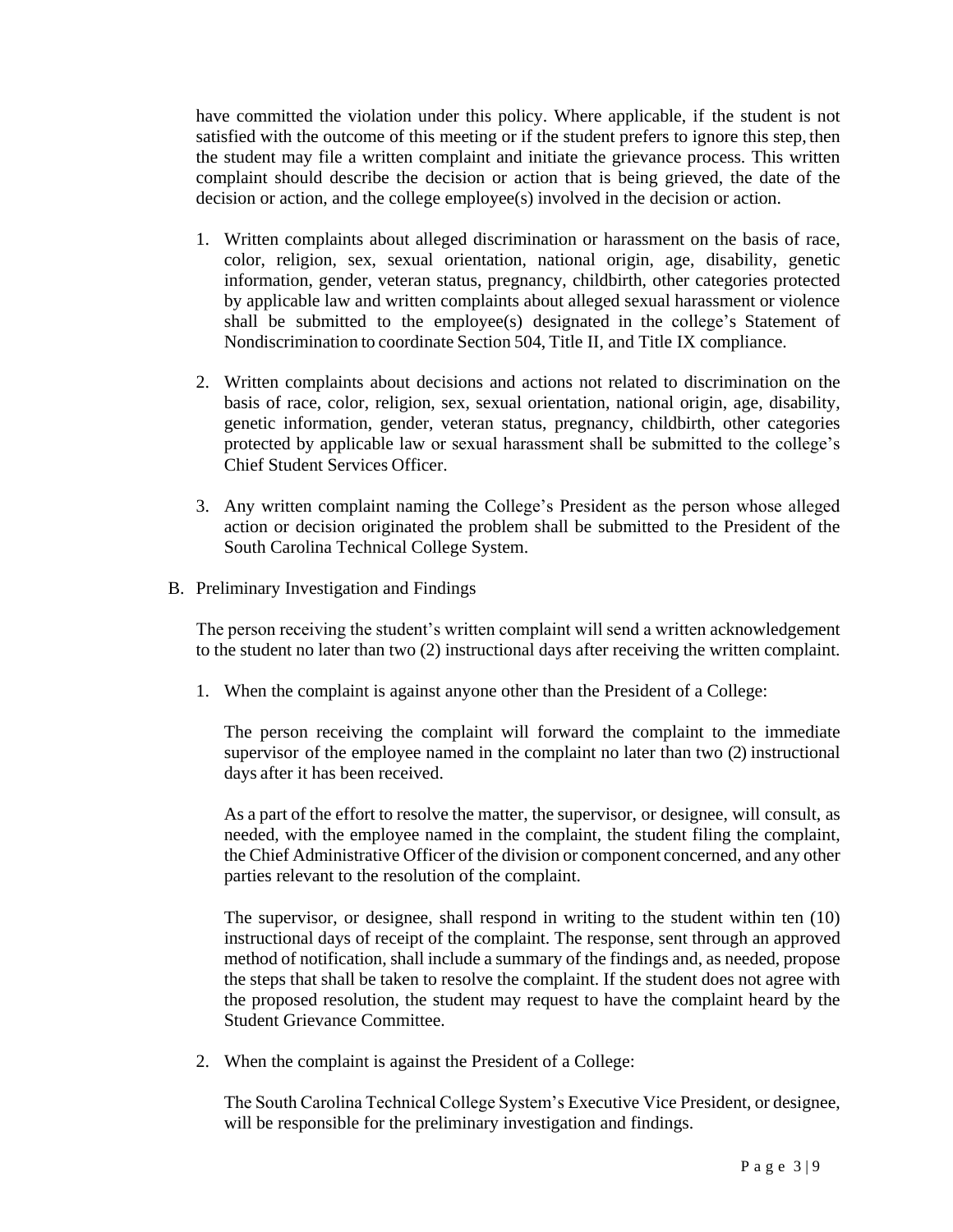As a part of the effort to resolve the matter, the South Carolina Technical College System's Executive Vice President, or designee, will consult, as needed, with the College President named in the complaint, the student filing the complaint, the Chief Administrative Officer of the division or component concerned, and any other parties relevant to the resolution of the complaint.

The South Carolina Technical College System's Executive Vice President, or designee, shall respond in writing to the student within ten (10) instructional days of receipt of the complaint. The response, sent through the approved method of notification, shall include a summary of the findings and, as needed propose the steps that shall be taken to resolve the complaint. If the student does not agree with the proposed resolution, the student may request to have the complaint heard by an ad hoc committee.

The President of the South Carolina Technical College System will convene a three person ad hoc committee consisting of System Presidents or a three person ad hoc committee from within the System to hear the student's complaint.

- C. Student Grievance Hearing
	- 1. Requesting a Hearing
		- a. When the complaint is against anyone other than the President of a College:
			- 1) The student must submit a written request for a Grievance Hearing to the Chief Student Services Officer within seven (7) instructional days after receiving the supervisor's written response. The request must be related to the original complaint, and include a statement describing why the supervisor's response was unsatisfactory.
			- 2) If the student does not submit the written request for a hearing within seven (7) instructional days after receiving the supervisor's written response, and the student can demonstrate that extenuating circumstances resulted in the failure to meet this deadline, the Chief Student Services Officer may allow the hearing to take place.
			- 3) Within two (2) instructional days of receiving the request for a hearing, the Chief Student Services Officer shall notify the College President about the need to convene a Student Grievance Committee. These committeesshall be formed to hear specific complaints and a new committee may be formed each time a grievance covered by this procedure is filed.
		- b. When the complaint is against the President of a College:
			- 1) The student must submit a written request for a Grievance Hearing to South Carolina Technical College System's Executive Vice President, or designee, within seven (7) instructional days after receiving the Executive Vice President's written response. The request must be related to the original complaint, and include a statement describing why the Executive Vice President's response was unsatisfactory.
			- 2) If the student does not submit the written request for a hearing within seven (7) instructional days after receiving the Executive Vice President's written response, and the student can demonstrate that extenuating circumstances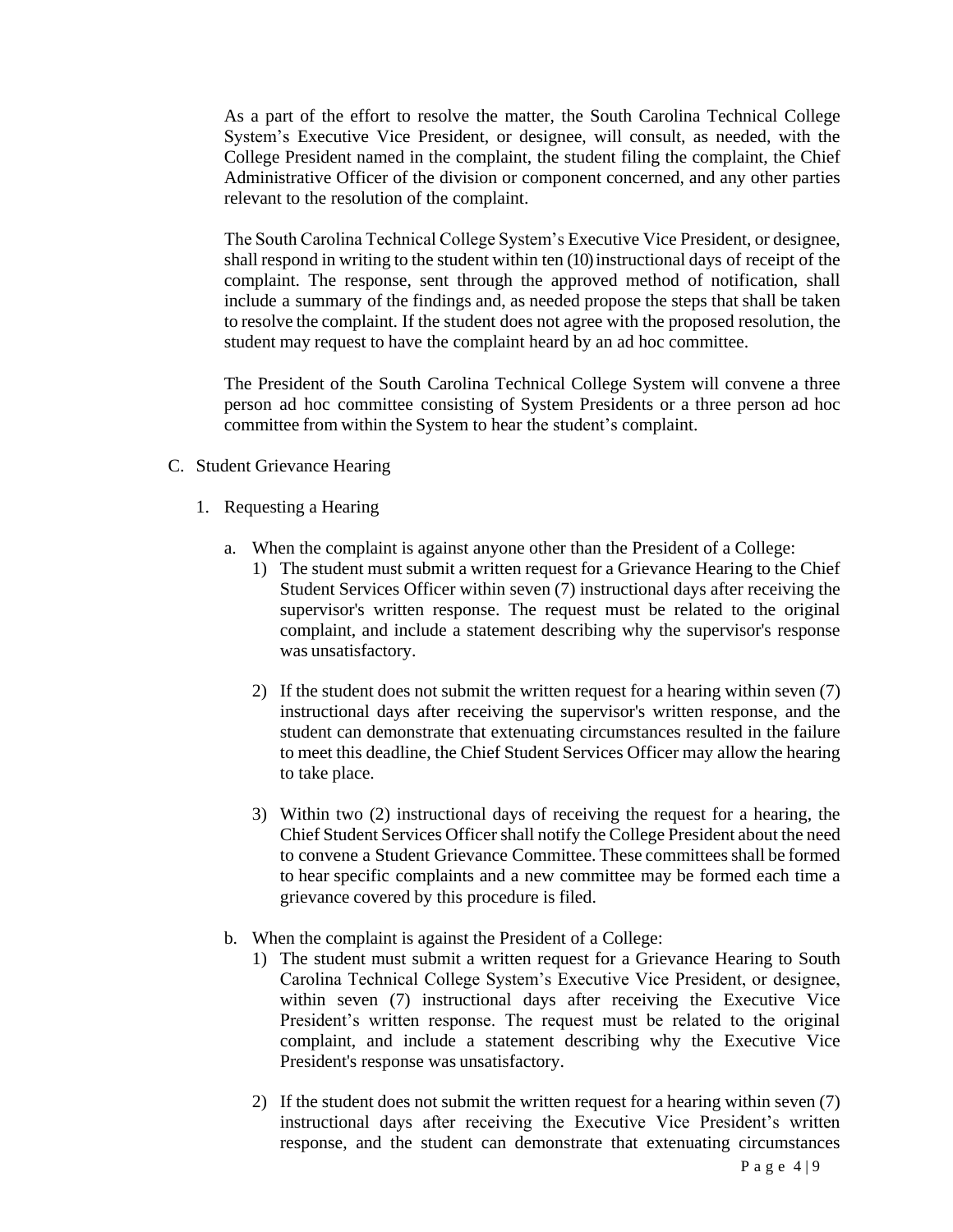resulted in the failure to meet this deadline, the Executive Vice President may allow the hearing to take place.

- 3) Within two (2) instructional days of receiving the request for a hearing, the Executive Vice President shall notify the South Carolina Technical College System President about the need to convene an ad hoc committee of System Presidents or a three person ad hoc committee from within the System to hear the student's complaint. These committees shall be formed to hear specific complaints and a new committee may be formed each time a grievance covered by this procedure is filed.
- 2. Grievance Committees
	- a. When the complaint is against anyone other than the President of a College:
		- 1) Student Grievance Committee- The College President must approve all recommended members. The committee shall be composed of the following:
			- a) Two students recommended by the governing body of the student body;
			- b) One faculty members recommended by the Chief Academic Officer;
			- c) One Student Services staff member recommended by the Chief Student Services Officer;
			- d) One administrator, other than the Chief Student Services Officer, to serve as the Committee's chairperson;
			- e) The Chief Student Services Officer, or designee, who serves as an exofficio, nonvoting member of the committee.
		- 2) The Chief Student Services Officer, or designee, will send copies of the student's request for a hearing to the committee members, the employee, and the employee's supervisor. The employee against whom the grievance wasfiled has an opportunity to submit his/her response to the request for a hearing to the Committee prior to the hearing.
		- 3) The Student Grievance Committee's hearing shall be conducted within twentyone (21) instructional days following the date of the request. The chairperson may grant a postponement if either party submits a written request no later than five (5) instructional days prior to the scheduled hearing. The chairperson of the Student Grievance Committee, in his/her discretion, may postpone the hearing due to circumstances beyond the control of the parties. The rescheduled hearing must take place within ten (10) instructional days of the date of the previously scheduled hearing.
	- b. When the complaint is against the President of a College:
		- 1) Ad hoc committee- The President of the South Carolina Technical College System will select three College Presidents from the System to serve on this committee and identify one of the three College Presidents to serve as the chairperson for the hearing. The President of the South Carolina Technical College System may also choose to select a three person ad hoc committee from within the System to hear the student's complaint.
		- 2) The President of the South Carolina Technical College System, or designee, will send copies of the student's request for a hearing to the committee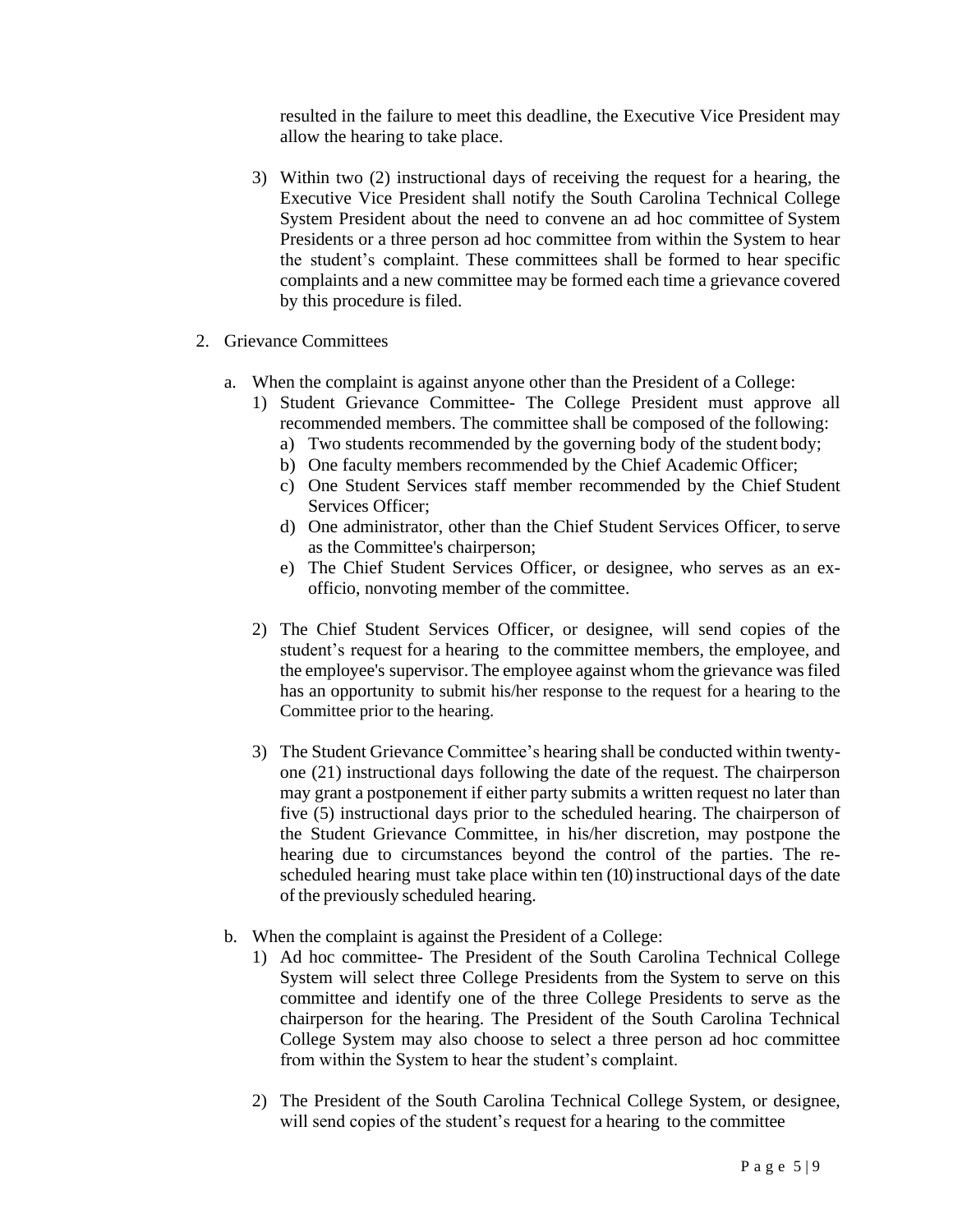members, and the President at that college. The President against whom the grievance was filed has an opportunity to submit his/her response to the request for a hearing to the Committee prior to the hearing.

- 3) The ad hoc committee hearing shall be conducted within twenty-one (21) instructional days following the date of the request. The chairperson may grant a postponement if either party submits a written request no later than five (5) instructional days prior to the scheduled hearing. The chairperson of the ad hoc committee, in his/her discretion, may postpone the hearing due to circumstances beyond the control of the parties. The re-scheduled hearing must take place within ten (10) instructional days of the date of the previously scheduled hearing.
- 3. Hearing Procedures
	- a. When the complaint is against anyone other than the President of a College:
		- 1) The Chief Student Services Officer, or designee, shall send an approved method of notification to the student filing the complaint and to the employee(s) named in the complaint at least five (5) instructional days before the scheduled hearing. This notification shall include:
			- a) a brief description of the complaint, including the name of the person filing the complaint;
			- b) the date, time, and location of the hearing;
			- c) the name of any person who might be called as a witness.
			- d) a list of the student's procedural rights. These rights follow:
				- i. The right to review all available evidence, documents or exhibits that each party may present at the hearing. This review must take place under the supervision of the Chief Student Services Officer, or designee.
				- ii. The right to appear before the Hearing Committee and to present information and additional evidence, subject to the Committee's judgment that the evidence is relevant to the hearing.
				- iii. The right to consult with counsel. This person serving as counsel may not address the committee, question the employee(s) named in the complaint, or any witnesses. The student will be responsible for paying any fees charged by the counsel.
				- iv. The right to present witnesses who have information relating to the complaint. Witnesses will be dismissed after presenting the information and responding to questions posed by the Committee, the student filing the complaint, and the employee(s) named in the complaint.
		- 2) At least ten (10) instructional days before the scheduled hearing the parties must submit the names of persons that the parties anticipate calling as witnesses as well as any evidence that the parties intend to introduce at the hearing.
		- 3) Committee hearings shall be closed to all persons except the student filing the complaint, the employee(s) named in the complaint, respective counsel for the student and the employee(s), witnesses authorized by the Committee to participate in the hearing, committee members, and one or more persons designated by the Committee to be responsible for making an official written record or audio recording of the hearing.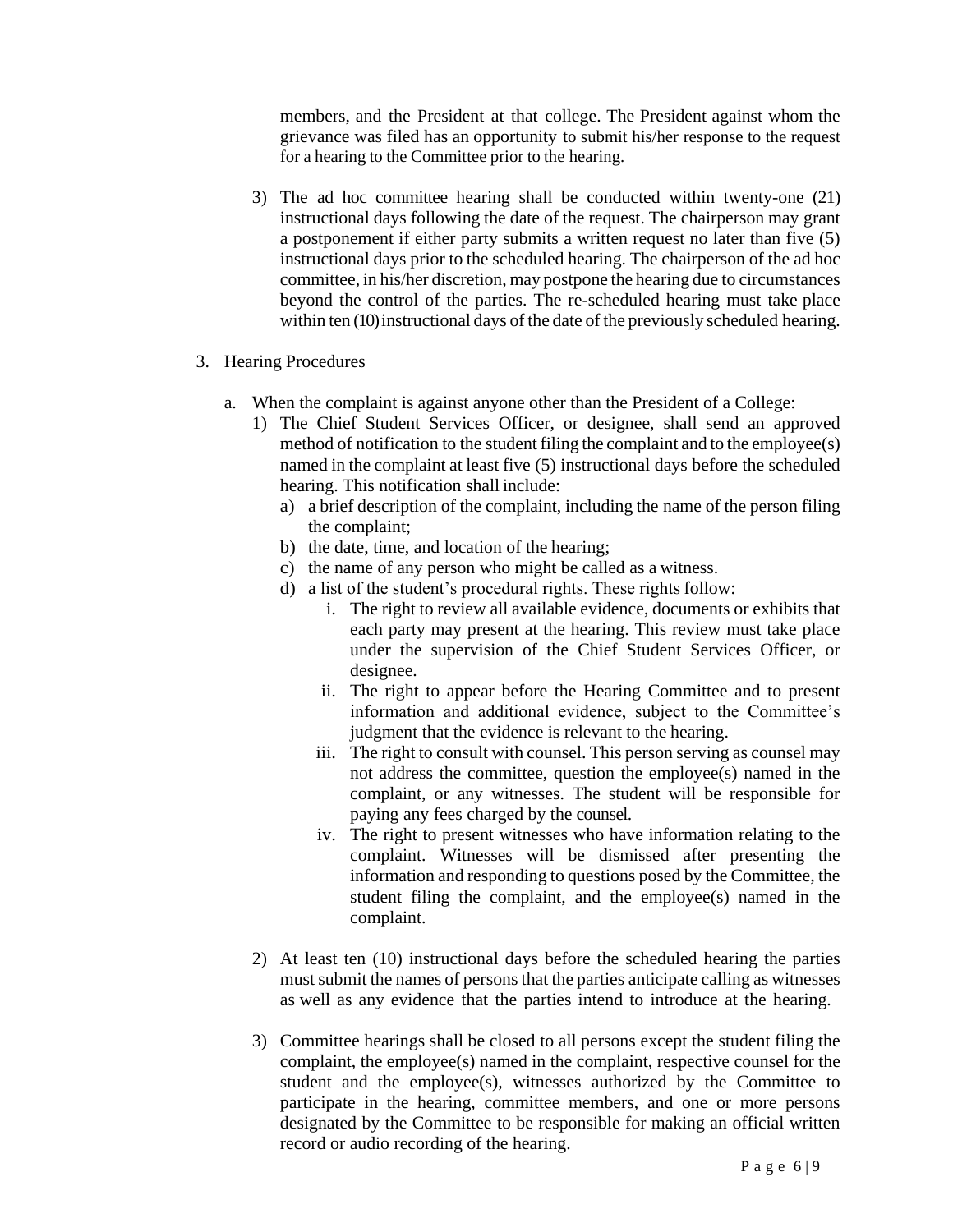- 4) The Committee will arrange for an official audio recording or written record of the hearing (not including deliberations) to be made, and only the person(s) designated by the Committee may make any kind of record of the proceedings. No record of the Committee's deliberations shall be permitted to be made by any means. The official audio recording or written record of the hearing is the property of the College and will be maintained in the office of the Chief Student Services Officer. The Student or employee(s) named in the complaint may review the official audio recording or written record of the hearing (as applicable) under the supervision of the Chief Student Services Officer or designee, but neither are entitled to a copy of the audio recording or written record. Notes made by Committee members for use as a personal memory aid shall not be made a part of the written record and are not subject to review by the Student or employee(s).
- 5) Witnesses shall be called in one at a time to make a statement and to respond to questions, as permitted by the Chair.
- 6) After the portion of the hearing concludes in which all pertinent information has been received, everyone other than the Committee will be excused and its deliberations will begin. The "preponderance of the evidence" standard shall apply to the deliberations, which means that the Committee members must determine if the information presented at the hearing leads them to conclude that it is more likely than not that the violation(s) occurred as alleged. The Committee members will determine by majority vote whether the violation(s) occurred and, if so, the Committee members will decide upon the appropriate sanction(s) by majority vote. In case of a tie, the chairperson may vote.
- 7) The Chair of the Committee will send an approved method of notification to the Student and employee's address of record within two (2) instructional weekdays of the Committee's decision. The letter shall inform both parties of the Committee's decision, the date of the decision, any sanction(s) imposed, and the appeal process.
- b. When the complaint is against the President of a College:
	- 1) The South Carolina Technical College System President, or designee, shall send an approved method of notification to the student filing the complaint and to the College President named in the complaint at least five (5) instructional days before the scheduled hearing. This notification shall include:
		- a) a brief description of the complaint, including the name of the person filing the complaint;
		- b) the date, time, and location of the hearing;
		- c) the name of any person who might be called as a witness.
		- d) a list of the student's procedural rights. These rights follow:
			- i. The right to review all available evidence, documents or exhibits that each party may present at the hearing. This review must take place under the supervision of the South Carolina Technical College System President, or designee.
			- ii. The right to appear before the ad hoc committee and to present information and additional evidence, subject to the Committee's judgment that the evidence is relevant to the hearing.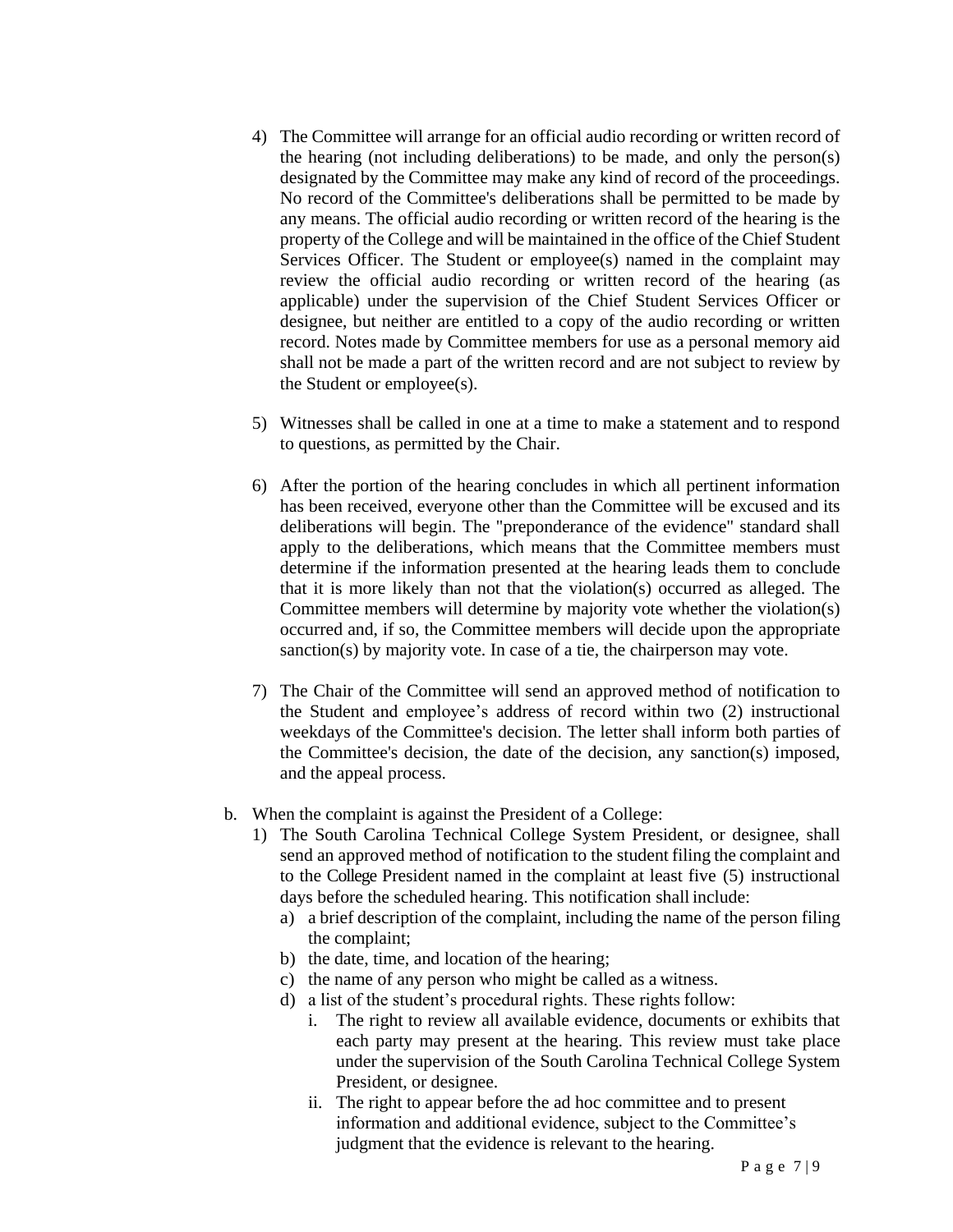- iii. The right to consult with counsel. This person serving as counsel may not address the committee, question the College President named in the complaint, or any witnesses. The student will be responsible for paying any fees charged by the counsel.
- iv. The right to present witnesses who have information relating to the complaint. Witnesses will be dismissed after presenting the information and responding to questions posed by the Committee, the student filing the complaint, and the College President named in the complaint.
- 2) At least ten (10) instructional days before the scheduled hearing the parties must submit the names of persons that the parties anticipate calling as witnesses as well as any evidence that the parties intend to introduce at the hearing.
- 3) Committee hearings shall be closed to all persons except the student filing the complaint, the College President named in the complaint, respective counsel for the student and the employee(s), witnesses authorized by the Committee to participate in the hearing, committee members, and one or more persons designated by the Committee to be responsible for making an official written record or audio recording of the hearing.
- 4) The Committee will arrange for an official audio recording or written record of the hearing (not including deliberations) to be made, and only the person(s) designated by the Committee may make any kind of record of the proceedings. No record of the Committee's deliberations shall be permitted to be made by any means. The official audio recording or written record of the hearing is the property of the College and will be maintained in the office of the President of the South Carolina Technical College System. The Student or College President named in the complaint may review the official audio recording or written record of the hearing (as applicable) under the supervision of the System President or designee, but neither are entitled to a copy of the audio recording or written record. Notes made by Committee members for use as a personal memory aid shall not be made a part of the written record and are not subject to review by the Student or College President.
- 5) Witnesses shall be called in one at a time to make a statement and to respond to questions, as permitted by the Chair.
- 6) After the portion of the hearing concludes in which all pertinent information has been received, everyone other than the Committee will be excused and its deliberations will begin. The "preponderance of the evidence" standard shall apply to the deliberations, which means that the Committee members must determine if the information presented at the hearing leads them to conclude that it is more likely than not that the violation(s) occurred as alleged. The Committee members will determine by majority vote whether the violation(s) occurred and, if so, the Committee members will decide upon the appropriate sanction(s) by majority vote. In case of a tie, the chairperson may vote.